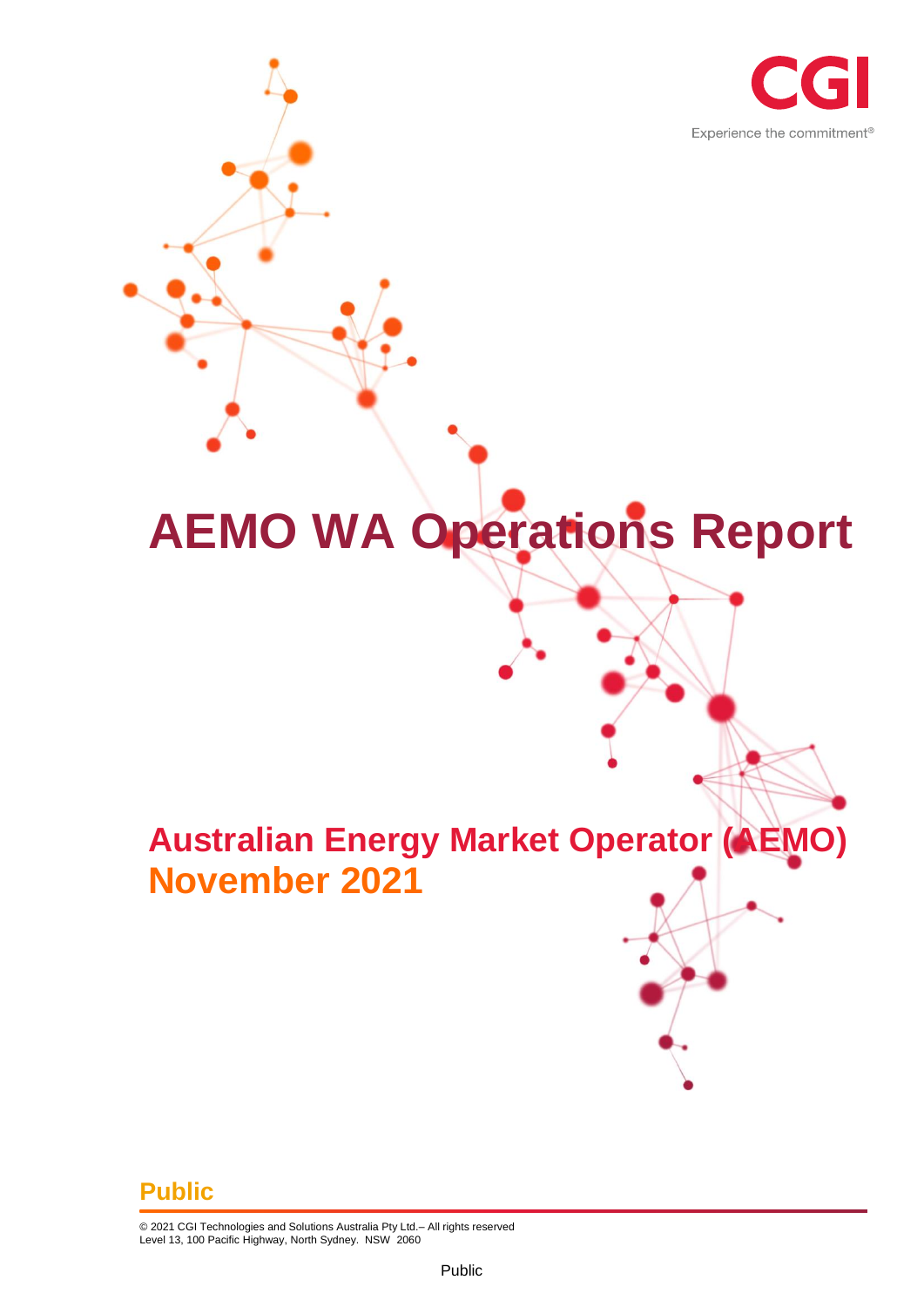



This report and its contents are the confidential property of CGI Technologies and Solutions Australia Pty Ltd.. This report is prepared for the sole and exclusive use of GRMS (WA) Operations and therefore, is considered to be proprietary by CGI Technologies and Solutions Australia Pty Ltd.. It may not be made available to anyone other than the addressee or persons within the addressee's organisation who are designated to read this report; nor may it be copied, reproduced, modified, altered, or circulated to any third party, in any form or media, without the prior written consent of CGI Technologies and Solutions Australia Pty Ltd.

All rights are reserved.

#### **Public**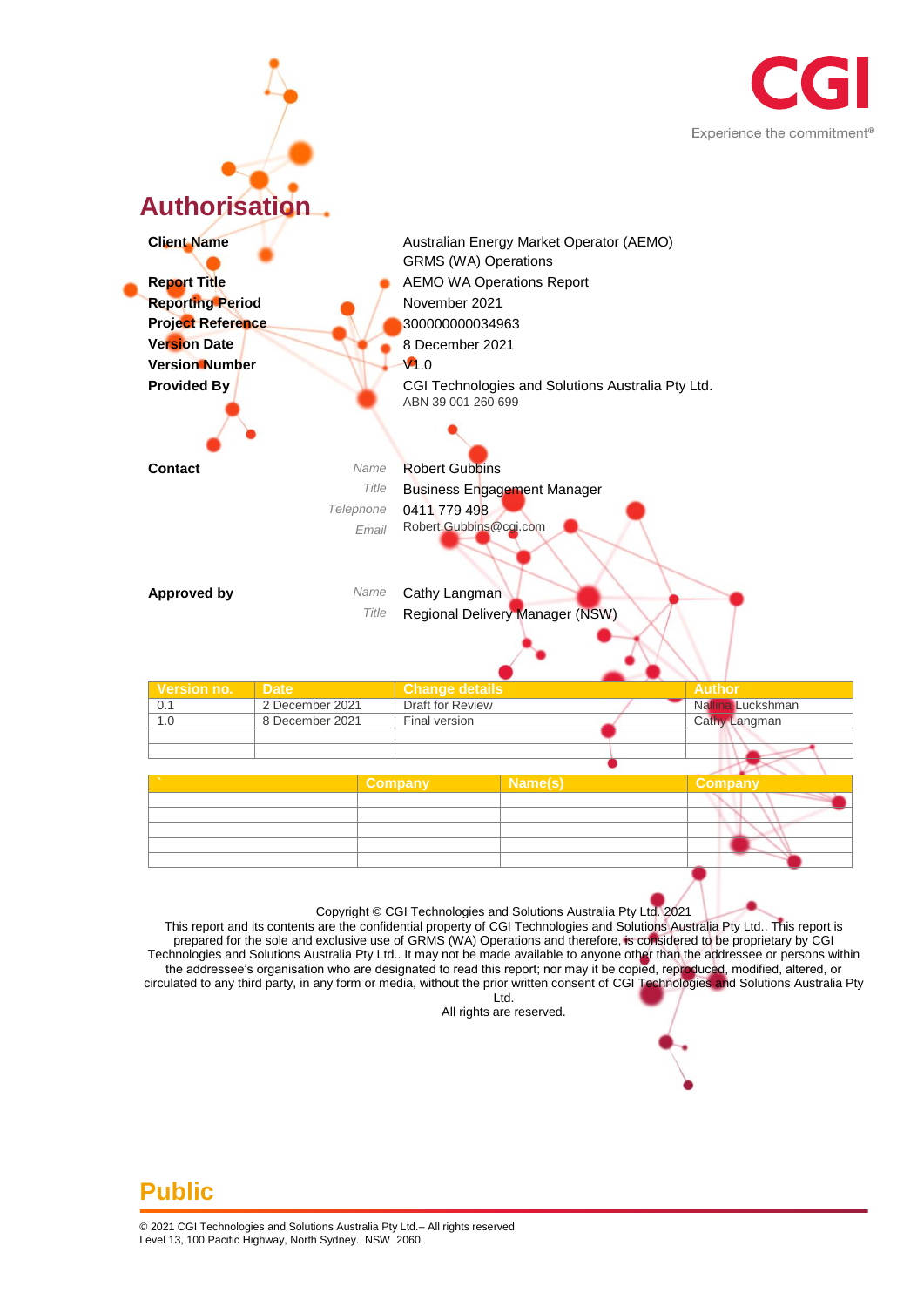$\overline{\phantom{a}}$ 

## **Table of Contents`**

| 1 <sup>1</sup> |                                                           |  |
|----------------|-----------------------------------------------------------|--|
| 1.1            |                                                           |  |
| 1.1.1          | MARKET OUTAGE BETWEEN 18TH AND 19TH NOV - IR-AEMO-0137  4 |  |
| 1.2            |                                                           |  |
| 1.3            |                                                           |  |
| 1.4            |                                                           |  |
| 1.5            |                                                           |  |
| $\overline{2}$ |                                                           |  |
| 2.1            |                                                           |  |
| 2.2            |                                                           |  |
| 2.3            |                                                           |  |
|                |                                                           |  |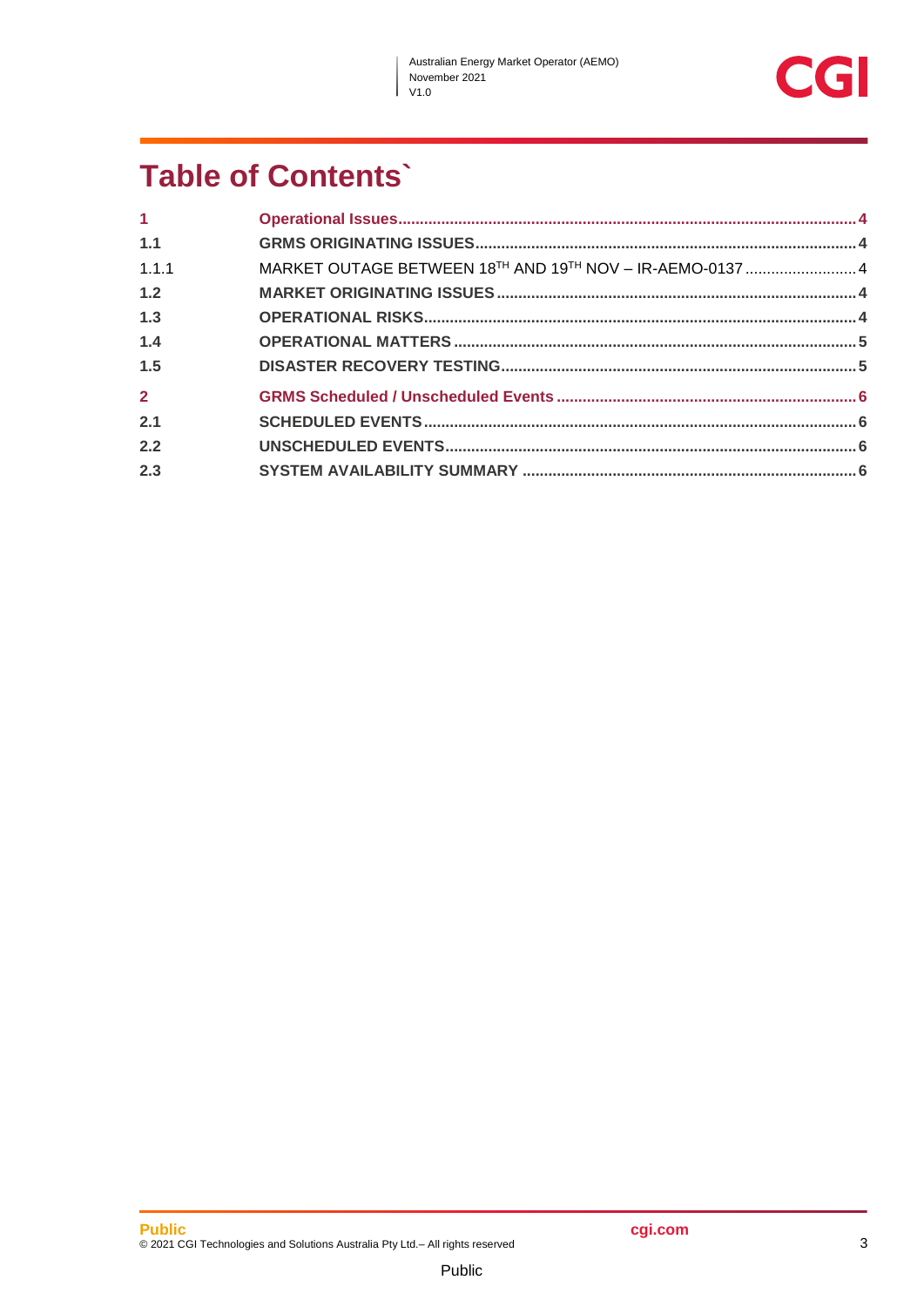## <span id="page-3-0"></span>**1 Operational Issues**

This section of the report outlines any operational issues encountered by the GRMS or the operational team during the month which either impacted, or had the potential to impact the delivery of WA GRMS services.

## <span id="page-3-1"></span>**1.1 GRMS Originating Issues**

This section describes operational issues which originated from the GRMS and had a direct impact either on the WA market, CGI's service levels or AEMO's adherence to the Retail Market Procedures (RMP).

There is one GRMS operational issue to report this month.

#### <span id="page-3-2"></span>1.1.1 MARKET OUTAGE BETWEEN 18TH AND 19TH NOV – IR-AEMO-0137

At 9:07 AEDT on 19th November 2021, while performing the daily health checks, the Help Desk observed that no AseXML messages had been processed between the FRC Hub and the WAGMO gateway since 4pm on 18th November 2021. The Help Desk commenced investigation of the incident. The Network Engineer confirmed that the status of internet networks was fully operational. The CGI Application specialist, investigating the incident, identified that the Production webMethods gateway IP address was not being resolved for the DNS domain "grmbs.net.au". Further investigation and communication with the Domain Name Registry provider confirmed that the DNS "grmbs.net.au" registration had lapsed. CGI reactivated the domain name "grmbs.net.au" and at 12:21pm on 19th November 2021 connection between the FRC Hub and the WA market gateway was restored.

The incident appears to breach the WA RMP 14(1)(b) which references the FRC Hub Terms and Conditions. It is considered that the two clauses, 4.1.2, covering the rectification of an incident within the specified timeframe and 4.1.3 specifying the requirement to send a notification within the specified timeframe were breached in this incident.

## <span id="page-3-3"></span>**1.2 Market Originating Issues**

This section describes operational issues which originated from outside the bounds of the GRMS which caused subsequent market impact or required significant input from the CGI operational team to resolve. Market originating issues may also have had an impact on CGI's service levels and AEMO's adherence with the RMP although in most cases, CGI will claim concession from service failures resulting from issues described in this section.

There are no Market originating issues to report this month.

#### <span id="page-3-4"></span>**1.3 Operational Risks**

Operational risks are situations which, if not managed appropriately may become operational issues which have the potential to impact CGI, AEMO or the WA market. Current risks which CGI are managing and of which AEMO should be aware are described below.

Public

No new operational risks have been identified.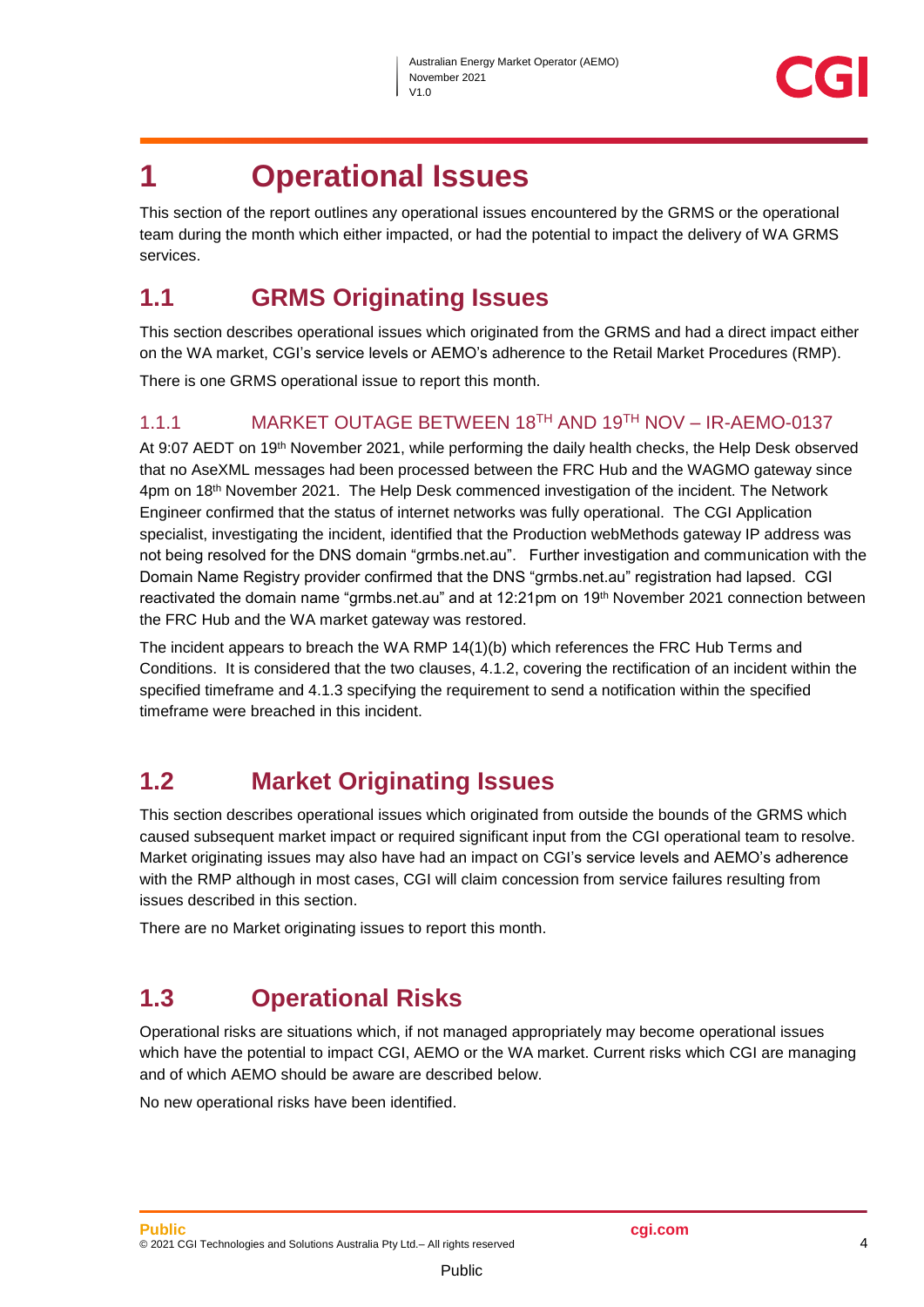#### <span id="page-4-0"></span>**1.4 Operational Matters**

There are no operational matters to report this month.

## <span id="page-4-1"></span>**1.5 Disaster Recovery Testing**

Industry Disaster Recovery Testing was carried out in the WA market on Wednesday, 17<sup>th</sup> November 2021. The testing was not completed successfully. CGI encountered an issue with the replication process that was caused by a mismatch in the data from the replicating Virtual Machine (VM) in the Production environment to the placeholder VMs in the Disaster Recovery environment.

The Infrastructure team recreated the VM spaces in the WA Disaster Recovery environment and tested the replication process. CGI is confident that the action taken by the Infrastructure team has resolved the issue that prevented a successful execution of the WA Industry Disaster Recovery test on 17<sup>th</sup> November 2021.

CGI has rescheduled the WA Disaster Recovery Test for 15<sup>th</sup> January 2022.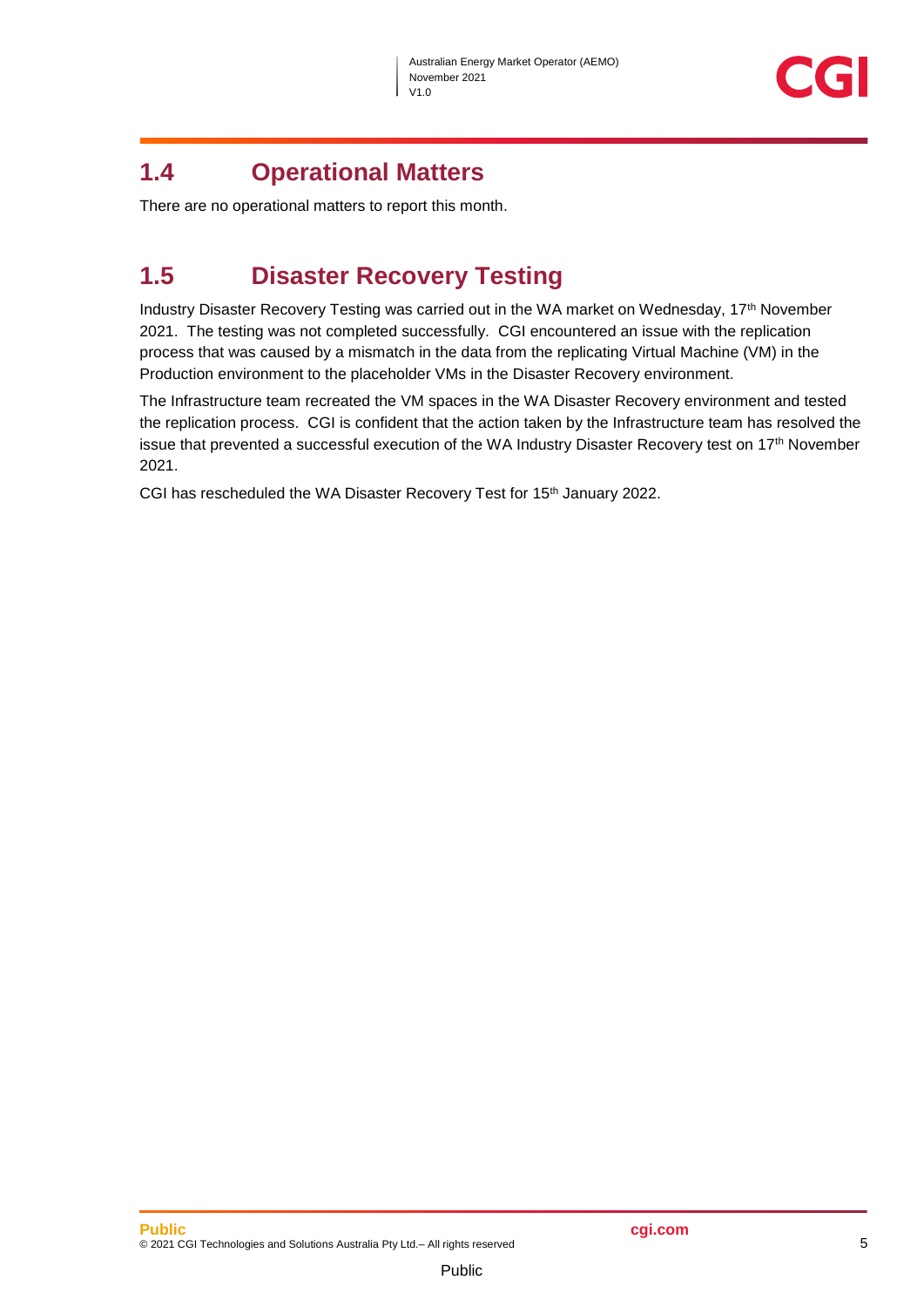## <span id="page-5-0"></span>**2 GRMS Scheduled / Unscheduled Events**

## <span id="page-5-1"></span>**2.1 Scheduled Events**

The following table details all scheduled events that may have affected GRMS availability during the calendar month. Events were performed during agreed downtime periods and therefore were implemented with minimal impact to participants.

Scheduled events which have the potential to impact participants are planned to take place outside of WA business hours on a best endeavours basis or at a time agreed with participants. Times shown are EST. It should be noted that only those events which involve the EbXML or FTP gateways have an impact on the market from an availability perspective.

| <b>Name</b> | <b>Description</b>                 | <b>Date</b> | <b>Time</b> | <b>Mins</b> | <b>Ref</b>     |
|-------------|------------------------------------|-------------|-------------|-------------|----------------|
| WA GRMS     | Disaster Recovery Testing          | 17-Nov-21   | 17:30       | 120         | CR/AEMO-W/0424 |
| WA GRMS     | <b>Microsoft Security Patching</b> | 4-Nov-2021  | 17:15       | 30          | CR/AEMO-W/0422 |

#### <span id="page-5-2"></span>**2.2 Unscheduled Events**

The following table details unscheduled events for the calendar month. Outage minutes exclude time during agreed maintenance periods. It should be noted that only those events which involve the EbXML or FTP gateways have an impact on the market from an availability perspective.

| <b>Name</b> | <b>Description</b> | <b>Date</b> | <b>Time</b> | <b>Mins</b> | Ref          |
|-------------|--------------------|-------------|-------------|-------------|--------------|
| WA GRMS     | Market Outage      | 18-Nov-21   | 16:00       | 981         | IR-AEMO-0137 |

#### <span id="page-5-3"></span>**2.3 System Availability Summary**

During the month, there were 30 days resulting in the following availability metrics as defined in the SOSA:

- $\triangleright$  TPA (Total Possible Availability) = 36,000 minutes
- (Based on 20hrs per day 03:00 until 23:00 each day)
- $\triangleright$  GAPS (Intervals of unscheduled downtime) = 981 minutes
- $\triangleright$  SAM (Scheduled & Agreed Maintenance) = 150 minutes

The SLA requires market system availability of 99.6%

The WA Market system was available for a total of **35,019** minutes once scheduled and agreed maintenance is excluded. This equates to an overall availability of 97.27%